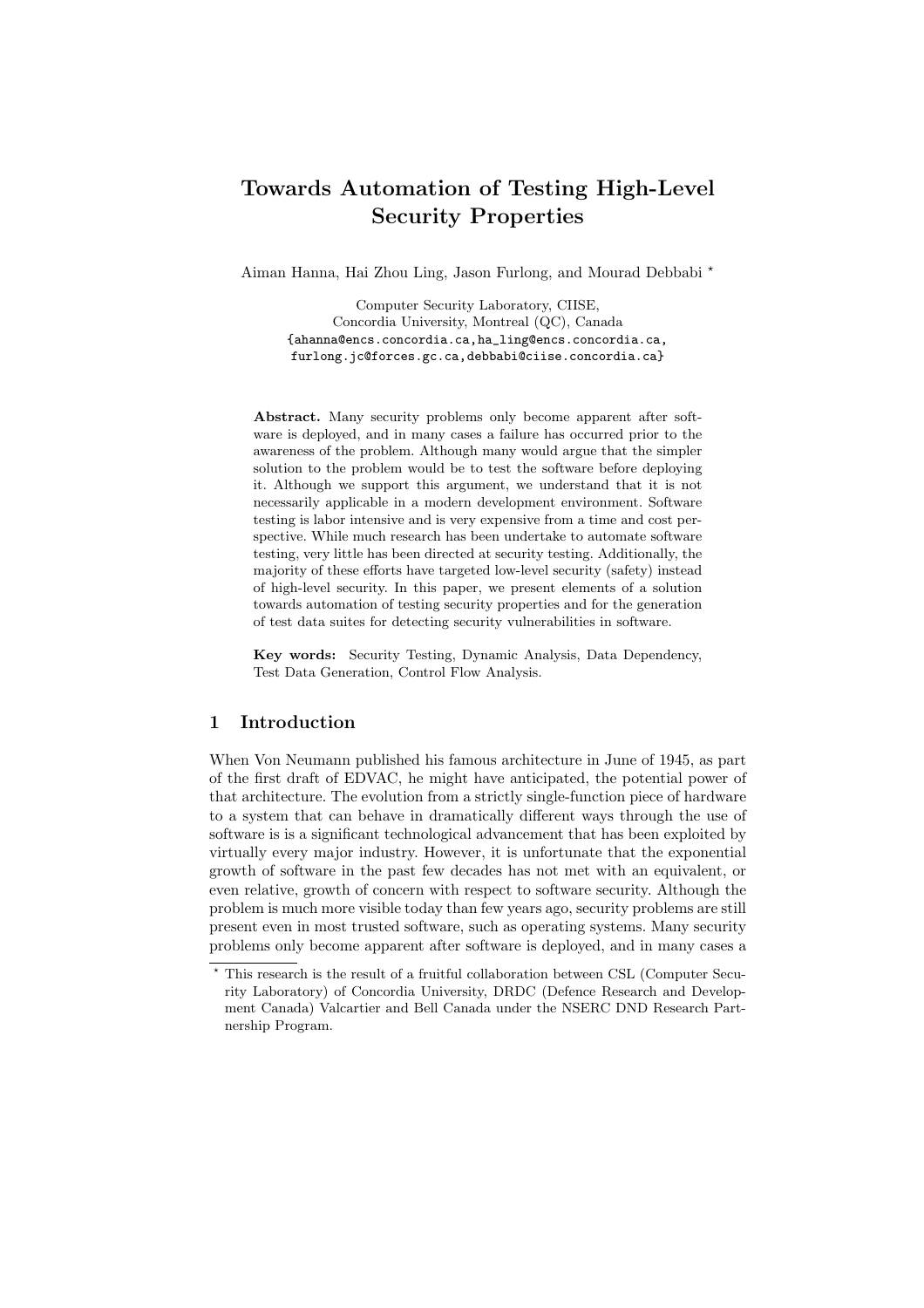failure has occurred prior to the awareness of the problem. Software testing is the most prominent way to eliminate many of these problems. While considerable research energies have been expended to automate software testing, very little has been directed at security testing. In order to find a security vulnerability in a program, four questions need to be answered:

- 1. What security property need to be tested?
- 2. How can security analyst state the property in concern?
- 3. How vulnerabilities can be located?
- 4. How test data can be generated to prove that a vulnerability not only exists, but will indeed take effect?

This list emphasizes that the range and nature of possible security vulnerabilities in software is very broad and detecting one of these vulnerabilities or another may require totally different approaches. Many vulnerabilities can be detected through static analysis of the source code. For instance, the password aging vulnerability, which occurs when a system does not enforce the policy that passwords need to be changed over time, has the potential to diminish password integrity. Yet, static analysis is sufficient for detecting vulnerabilities such as these. This can be achieved by checking for the existence of routines that validate the timestamp on passwords and then ensuring that the system utilizes these routines. While static analysis can be very useful in detecting many types of vulnerabilities, others will remain hidden. In such cases, dynamic analysis is needed. The focus of our research is on the detection of security vulnerabilities where dynamic-analysis needs to be conducted.

The answer to the first question falls within the domain of the security analyst. In answering the second and third questions, we have previously introduced extensions to GCC for code instrumentation, as well as Team Edit Automata (TEA) [14]. Used together, these promise to be a powerful tool for the analyst to state security properties, both formally and efficiently for the detection of a wide range of safety and security vulnerabilities.

In this paper, we provide elements of an answer to the fourth question, which concerns the generation of test data for testing security vulnerabilities. Previously published research has focussed on the following approaches: random test data generation [1], directed random test data generation [9], genetic and evolutionary algorithms [5, 6], path-oriented test data generation [2, 4, 7], goal-oriented [10], and the chaining approach [8]. These approaches use different types of information to achieve their goals: Some of them rely on the control flow of the program, while others rely on data dependency to guide their search process. While we highly regard each of these approaches, we need to point that the classification of these approaches as whether or not they are viable depends on the desired outcome. Path-oriented approaches, which rely on control flow analysis, can be viewed as very useful if full path coverage is needed. If the desired goal is to achieve a specific program target, then a path-oriented approach may be very inefficient since a lot of search effort may be wasted exploring parts of the program that have no relation to the target. Goal-oriented approaches, which attempt to lead program execution towards a specific target may also fail for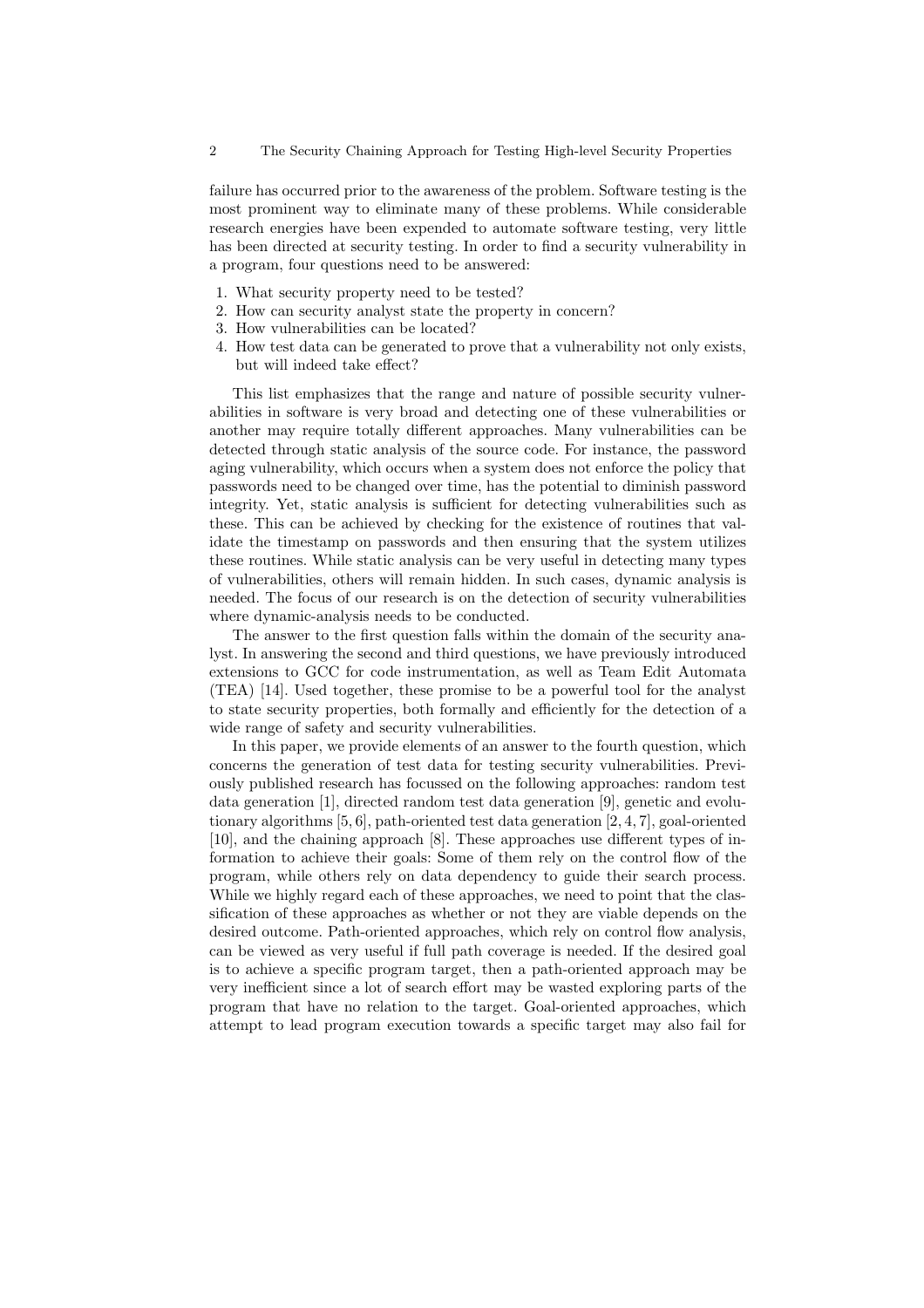the same reason because they too depend on control flow analysis. Frequently, finding approaches that are both efficient and exacting, require executing parts of the program that are seemingly, from control flow graph perspective, unrelated to the solution [11]. The chaining approach uses both control flow and data dependency analyses that generate test data to reach designated targets in the code.

While none of these approaches targets security testing specifically, we view the chaining approach as as the most likely to facilitate efficient security testing. The nature of many security vulnerabilities is such that they tend to occur at identifiable locations in the code which we will designate security targets.

In the next section, we briefly present the chaining approach and its limitations in terms of testing for security properties. Section 3 provides a brief description of some of the most significant low-level and high-level security vulnerabilities. In Section 4, we present the security chaining approach. Section 5 provides an overview of our system and finally, Section 6 provides a conclusion of the work presented in this paper.

### 2 The Chaining Approach

The main goal of the chaining approach [8] is to find a data set with which a program execution can reach a specific node, referred to as the target node. The target is a node in the Control Flow Graph (CFG), which represents the objective of the test analysis. A simple definition of the approach is as follows: Given node Y in a program, the goal is to find a program input x on which node Y will be executed. The approach is an extension to the goal-oriented approach [12]. The goal-oriented approach classifies the different branches of a program as: critical, semi-critical, non-essential, and required. A branch is critical if and only if the execution of this branch would permanently drive the execution away from the target node. A semi-critical branch would also drive the execution away from the target node, but not permanently; i.e. through the execution of the back branch of a loop, the program execution may return back to a previous node where alternative branches leading to the target can be taken. A branch is a non-essential if the execution, or non-execution, of this branch does not affect reaching the target. A required branch is a branch that must be executed for the program to reach the target. To illustrate the approach, consider the C++ code fragment given in Figure 1, and its corresponding control flow graph shown in Figure 2.

Since goal-oriented approach relies merely on control flow analysis, both branches to nodes 6 and 8 are considered to be non-essential. That is the case since the execution of either branch will eventually lead back to node 4, and assuming that the loop at that node is not infinite, the execution will either way move towards the target, node 12. The goal-oriented approach will fail since the execution of node 9, which is treated as a part of a non-essential branch, is actually vital to reaching the target.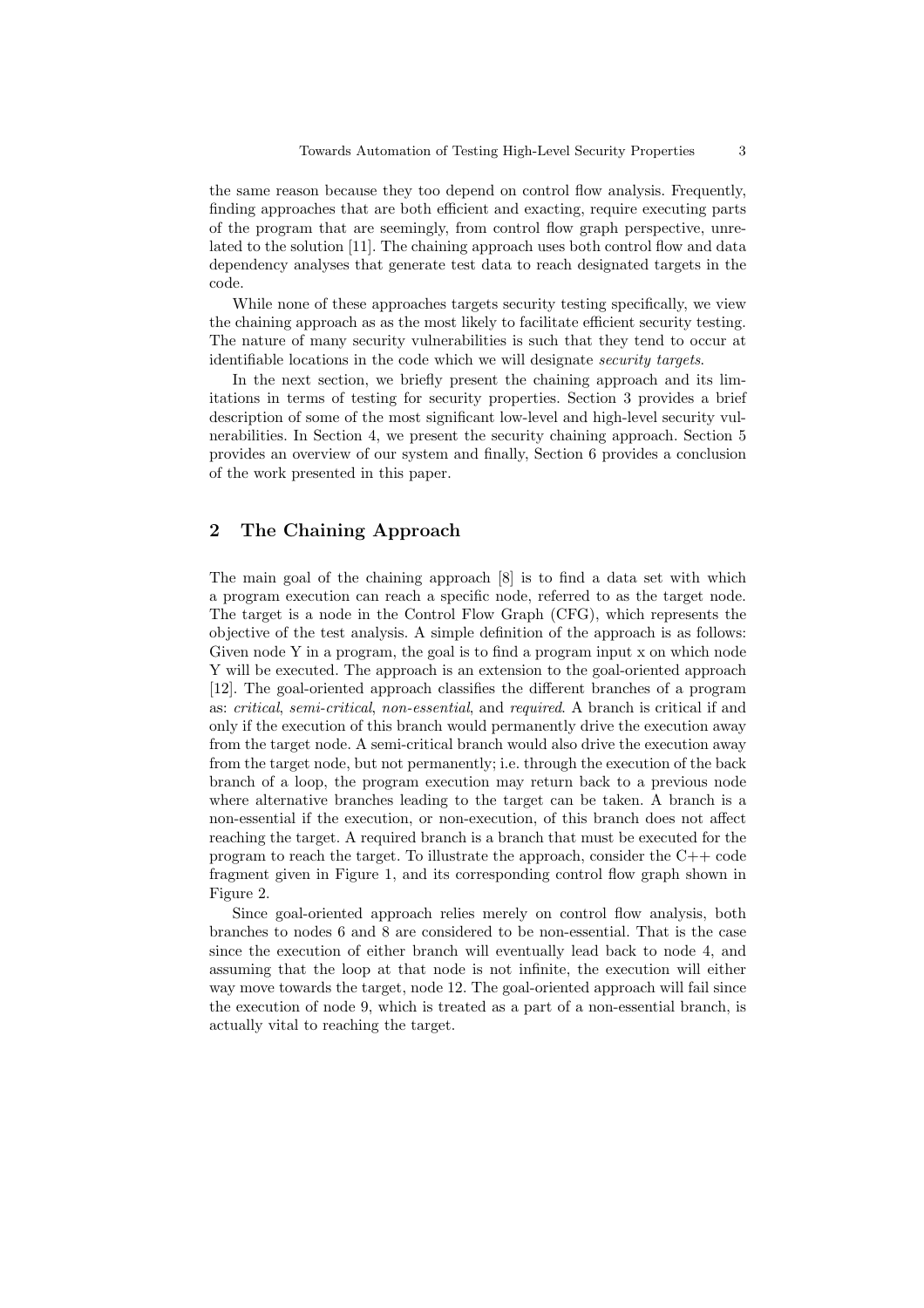```
void GoOrientedApproach() { 
1 int i1 = 0, i2 = 0, i3 = 0, i4 = 0, i5 = 0, i6 = 0;<br>
2 cout << "Enter 4 Integers: ";<br>
3 cin >> i1 >> i2 >> i3 >> i4 >> i5;<br>
4 while (i1 < 10) {<br>
5 if (i5==12) {
5 if (i5==12) {<br>6 cout << "Point1" << endl;<br>7 i6++;
                i6++; } 
else {<br>8 cc
8 cout << "Point2" << endl;<br>
9 i1 *= 10;
 } 
10 i1++;\sim \sim \sim \sim11 i2++;<br>
12 if (i2<br>
13 i3
12 if (i2 < 10) {
13 i3 = i2 - 1; 
14 if (i3 % 2 == 0) { 
14 if (i3 \text{ } 2 == 0) {<br>15 cout << "Point3" << endl;<br>16 i2++;
16 i2++;<br>17 i f (i3)17 if(i3 > 5) {<br>
18 if(i6 > 19)if (i6 > 0)<br>cout \lt\lt{<br>"Target Point" << endl;
 } 
 else { 
20 i3 -5;<br>21 \c{out} <<zout << "Point 4" << endl;
 } 
22 i3--; } 
 } 
\longrightarrowelse {<br>23 i4
23 i4 = i3--;<br>
24 i5 = i2 +<br>
25 i f (i4 ==24 i5 = i2 + 4;<br>
25 i f (i4 == i5)26 cout \lt\lt "Point9" \lt\lt endl;
 } 
else {<br>27 cc
                cout << "Point10" << endl;
 } 
28 cout << "Point11" << endl; 
\longrightarrow}
```
Fig. 1. Sample Source Code

The chaining approach overcomes this shortcomings by extending the goaloriented approach to consider data analysis as well. The approach views the problem as the set of one goal and multiple subgoals. Assume that data generation is required for some variable in order to reach the target. The approach starts in an identical fashion to the goal-oriented; it randomly selects a input value  $x_0$  and executes the program with this value, then monitors the execution to detect if a critical path is reached. If the execution leads to the target then the goal has been reached and  $x_0$  is the solution to the test data generation problem. However, if a violation occurs along the execution path; that is, a critical path is executed, the approach terminates the execution and considers the node where execution led to a critical branch to be a problem node. The focus of the approach at that point shifts from the goal to the subgoal, which is passing through the problem node towards the target. To solve the subgoal, the chaining approach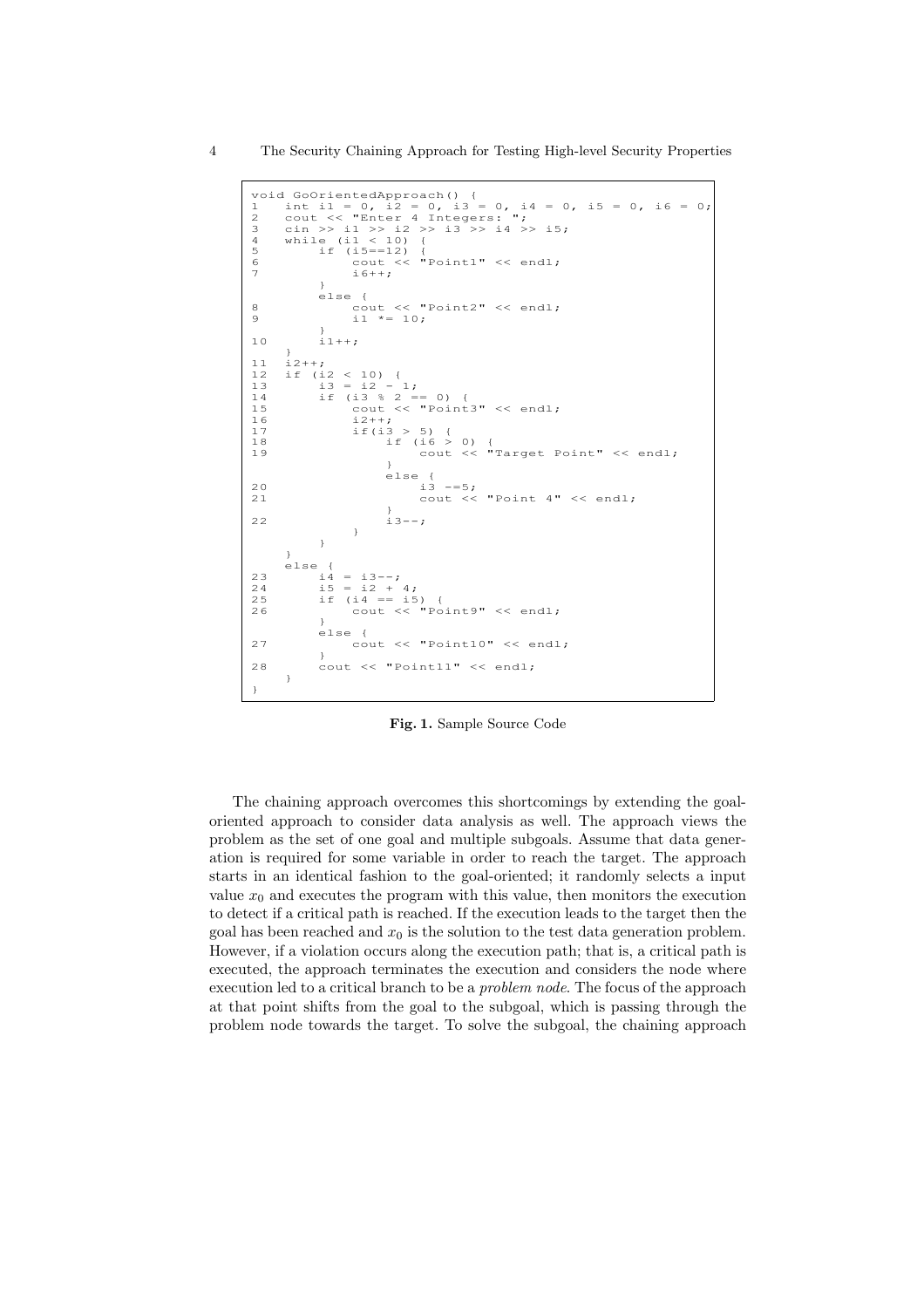

Fig. 2. Corresponding Control Flow of Code in Figure 1

uses a function minimization technique to find an alternative value that will execute the program at the problem node. If a value is found then the execution continues, with the possibility of hitting another problem node whereupon the process recursively repeats itself. If, however, function minimization fails to find an alternative value, then the approach switches to a data dependency analysis. To illustrate the idea, we must recall some of the basic concepts considered by the approach as given in [8].

– A flow graph of program Q is a directed graph  $C = (N, A, s, e)$  where N is a set of nodes, A is a binary relation on N (a subset of  $N \times N$ ), referred to as a set of edges, and  $s$  and  $e$  are, respectively, unique entry and unique exit nodes,  $s, e \in N$ .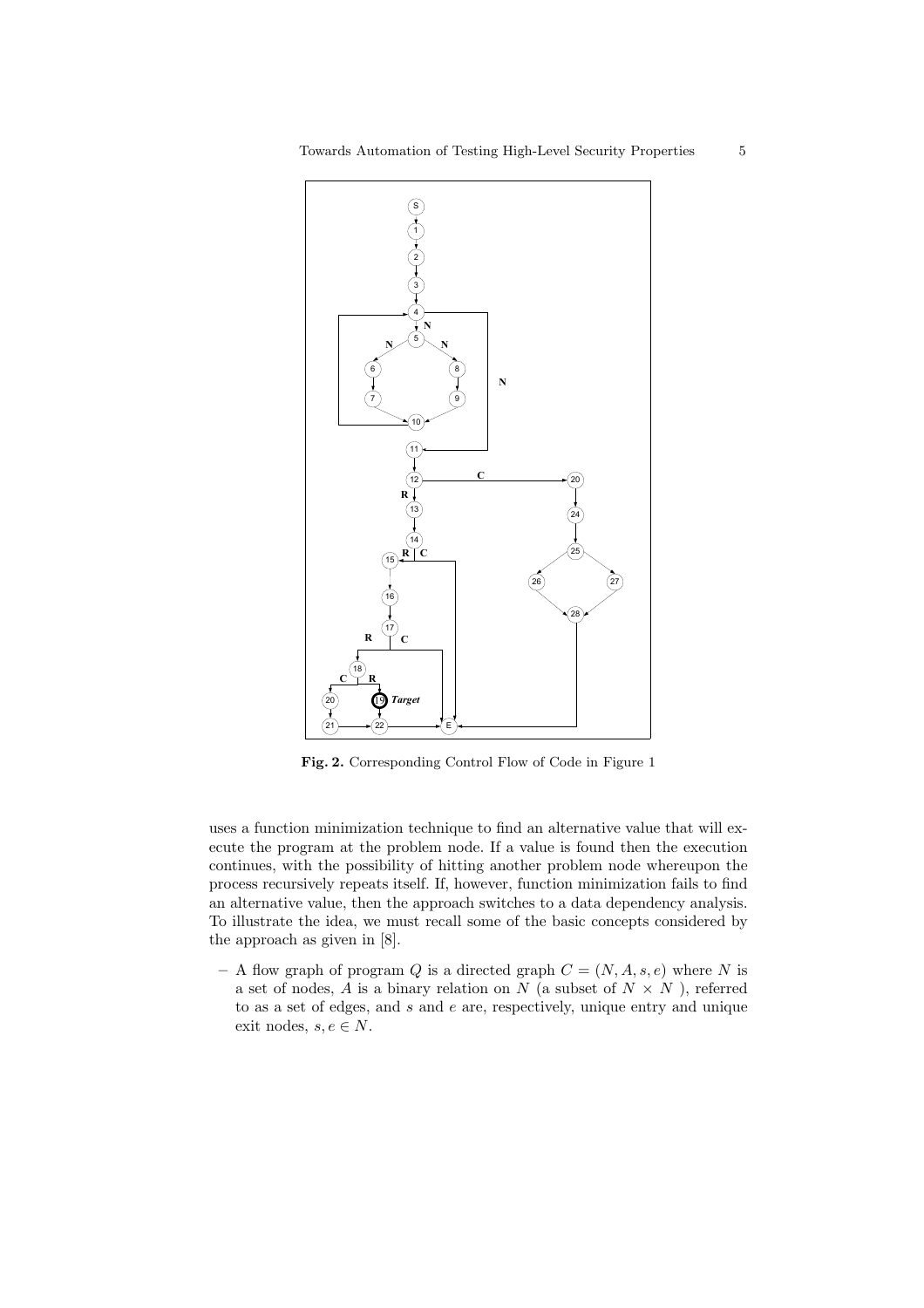#### 6 The Security Chaining Approach for Testing High-level Security Properties

- $A$  node in N corresponds to the smallest single-entry, single-exit executable part of a statement in Q that cannot be further decomposed.
- $-$  An edge  $(n_i, n_j) \in A$  corresponds to a possible transfer of control from instruction  $n_i$  to instruction  $n_j$ .
- An edge  $(n_i, n_j)$  is called a *branch* if  $(n_i)$  is a test instruction. Each branch in the control flow graph can be labeled by a predicate, referred to as a branch predicate, describing the conditions under which the branch will be traversed.
- A use of variable v is a statement (or predicate) that uses (references) this variable, such as  $y=v+1$ ;  $print(v)$ ; if  $(v!=0){...}$ , etc.
- $A$  definition of variable v is a statement that assigns a value to this variable, such as  $v=15$ ; input  $(v)$ ; etc.
- Let  $U(n)$  be a set of variables whose value are used at node n, and let  $D(n)$ be a set of variables whose values are defined at  $n$ . There exists a data flow (data dependence) between statement  $S_1$  and  $S_2$  if: (1)  $S_1$  is a definition of variable v,  $(2)$   $S_2$  is a use of variable v, and  $(3)$  there exists a path in the program from  $S_1$  to  $S_2$  along which v is not modified.
- $A \ definition$ -clear path from  $n_{k_1}$  to  $n_{k_q}$  with respect to variable v is a path in the control flow graph, such that: (1) v is defined at  $n_{k_1}$ , (2) used at  $n_{k_q}$ , and (3) it was not modified along the path between  $n_{k_1}$  and  $n_{k_q}$ ; more formally  $1 < i < q, v \notin D(n_{k_i}).$
- Last definition: Let p be a node and v be a variable used in p. Last definition of v at node  $p$  is defined as follows: A node  $n$ , which satisfies the following conditions: (1) v belongs to  $D(n)$ , (2) v belongs to  $U(p)$ , and (3) there exists a definition-clear path of  $v$  from  $n$  to  $p$ . Consequently, a set of last definitions  $LD(p)$  is defined as the set of all last definitions of all variables used in p.

Now, let us revisit Figure 1. The chaining approach starts executing the program with an initial random value  $x<sub>0</sub>$ . If this input value leads to the target then a solution is found. Assume however, that the execution successfully reaches node 18 but then the critical branch is taken at that node. The approach then attempts to solve that first subgoal, which is to find a value that will still preserve the execution to go all the way to node 18 (this is a constraint), but then changes the execution at that problem node  $p$ . Consequently, this is a minimization problem with constraints. If the attempt is successful, then a solution is found; otherwise, the approach attempts to alter the execution at node  $p$  by identifying the nodes that have to be executed prior to reaching this node. Effectively, the approach finds a set  $LD(p)$  of last definitions of all variables used at problem node p then requires that these nodes be executed prior to the execution of p. By enforcing such a requirement, the chances of altering the execution flow at a problem node may be increased, and hence the desired branch is taken. Such a sequence of nodes to be executed is referred to as an *event sequence* (or *chain*).

An event sequence E is a sequence  $\langle e_1, e_2, ..., e_k \rangle$  of events, where each event is a tuple  $e_i = (n_i, S_i)$  where  $n_i$  is a node and  $S_i$  a set of variables referred to as a *constraint set*. For every two adjacent events,  $e_i = (n_i, S_i)$  and  $e_{i+1} =$  $(n_{i+1}, S_{i+1})$  there exists a definition-clear path with respect to  $S_i$  from  $n_i$  to  $n_{i+1}.$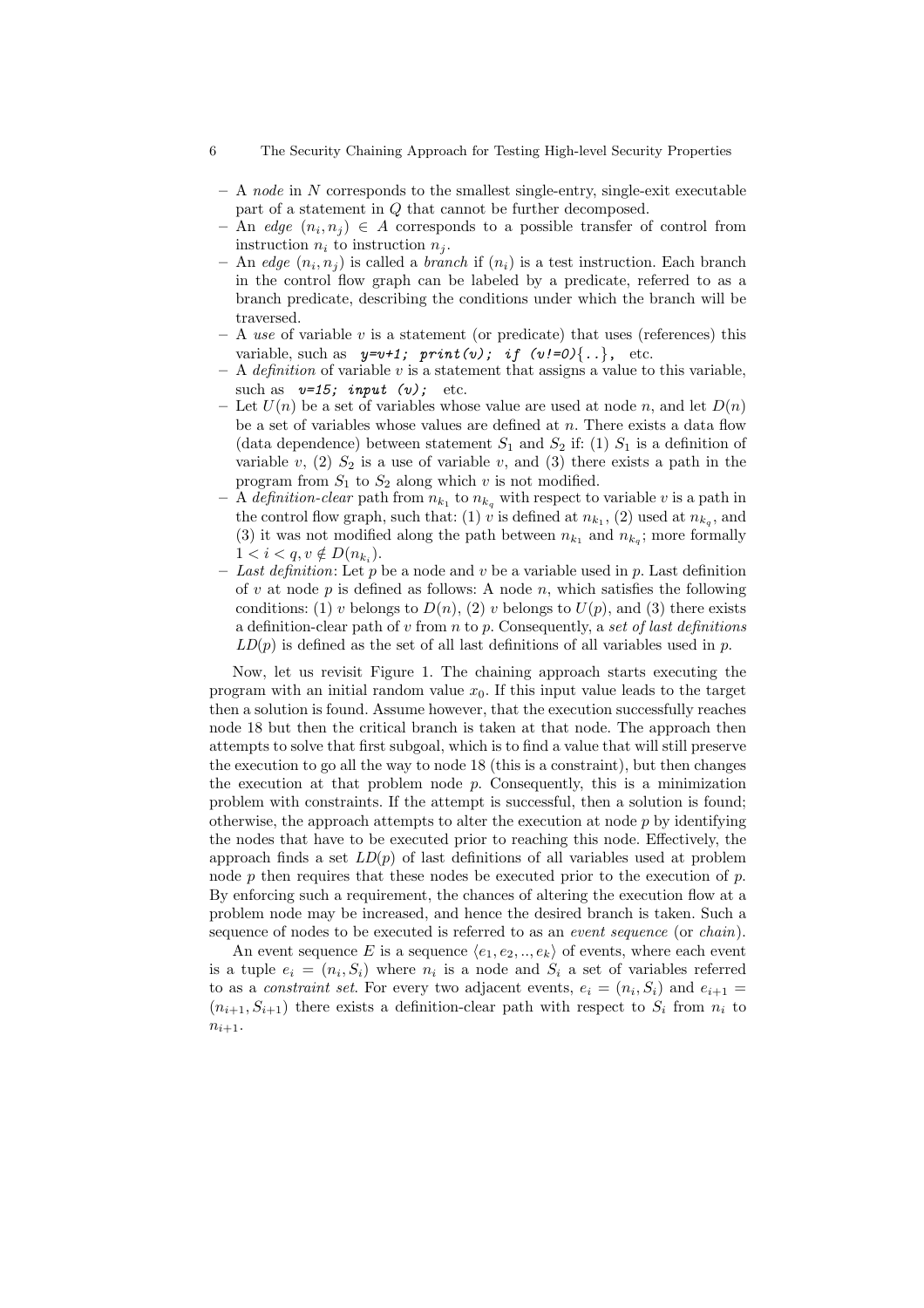Generally, event sequences are generated as follows. Initially, for a given target node g, the following event sequence is created:  $E_0 = \langle (s, \phi), (g, \phi) \rangle$  If during program execution, a problem node  $p$  is encountered, then: First, find all last definitions at  $p$ ,  $LD(p) = (d_1, d_2, ..., d_N)$ , where  $d_i$  is a node where last definition of variables at p occurred. Second, Use that set to generate  $N$  event sequences. Each newly generated event sequence contains:

 $-$  An event associated with problem node  $p$ , and

– An event associated with last definition  $d_i$ 

Consequently, the following event sequences are generated:

$$
E_1 = \langle (s, \phi), (d_1, D(d_1)), (p, \phi), (g, \phi) \rangle
$$
  
\n
$$
E_2 = \langle (s, \phi), (d_2, D(d_2)), (p, \phi), (g, \phi) \rangle
$$
  
\n
$$
E_N = \langle (s, \phi), (d_N, D(d_N)), (p, \phi), (g, \phi) \rangle
$$

The approach then selects one of the chains and attempts to find a solution. If another problem node occurred in that chain, a similar list is made as above with this new problem node and its previous  $LD$  node included in the chain. For instance, assume  $E_1$  is selected, and that another problem node  $p_1$  is encountered in the execution of  $E_1$ . Assume  $LD(p_1) = (f_1, f_2, \ldots, f_M)$ , then the following event sequences are created:

$$
E_{1_1} = \langle (s, \phi), (f_1, D(f_1)), (p_1, \phi), (d_1, D(d_1)), (p, \phi), (g, \phi) \rangle
$$
  
\n
$$
E_{1_2} = \langle (s, \phi), (f_2, D(f_2)), (p_1, \phi), (d_1, D(d_1)), (p, \phi), (g, \phi) \rangle
$$
  
\n:  
\n
$$
E_{1_M} = \langle (s, \phi), (f_M, D(f_M)), (p_1, \phi), (d_1, D(d_1)), (p, \phi), (g, \phi) \rangle
$$

The process repeats which effectively results in a search tree being created, where  $E_0$  is the root and any other generated event sequence is a child. The chaining approach traverses that search tree in a depth-first fashion, attempting to find an event sequence  $E$  for which a program input that executes that selected event sequence is found. A general search tree generated by the approach is partially shown in Figure 3.

#### 3 Low-Level and High-Level Security

The range and nature of security vulnerabilities in software is quite broad. However, at higher abstractions, security vulnerabilities can be classified as either low-level (safety), or high-level (security). For the sake of brevity, we will only indicate some of the most significant.

#### 3.1 Low-Level Vulnerabilities - Safety

Examples of low-level security vulnerabilities include: Buffer Overflow,Heapbased Exploitation, Stack-based Exploitation, Integer Overflow, File Management, and Memory Management.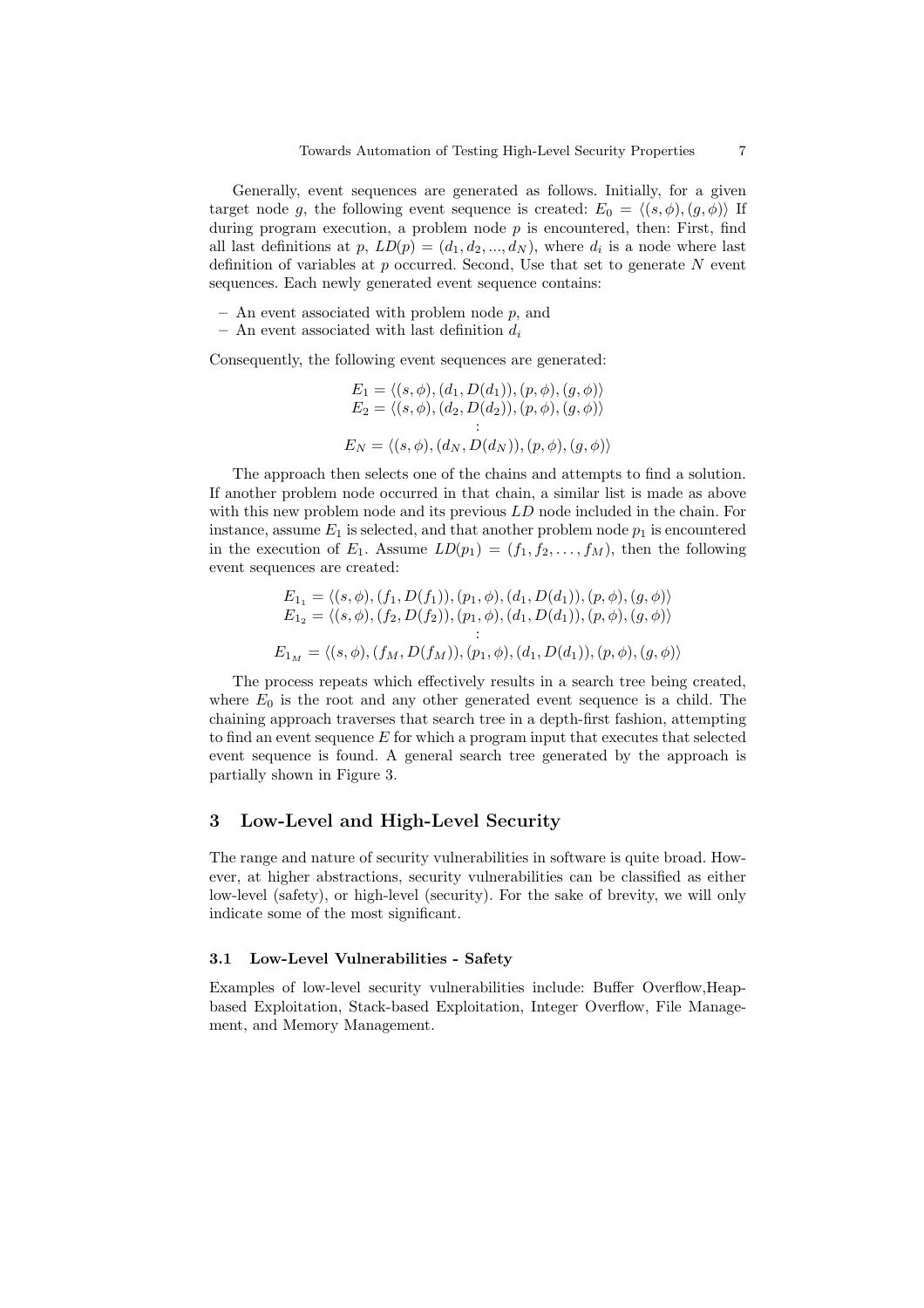

Fig. 3. A Partial Search Tree Generated by the Chaining Approach

#### 3.2 High-Level Vulnerabilities - Security

Examples of high-level security vulnerabilities include: Authentication, Privilege Escalation, Inappropriate Authorization, Access Control, Integrity, Confidentiality, Non-Repudiation, Availability, and Cryptographic Vulnerabilities.

## 4 The Security Chaining Approach

Since the range of security vulnerabilities is quite varied, we must emphasis that a single solution capable of handling all types of vulnerabilities is not feasible. Different solutions for handling specific vulnerabilities, or a group of vulnerabilities, remains within the realm of possibility. In previous work [14], we presented Team Edit Automata (TEA) as a powerful model for stating and enforcing safety and security properties. TEA is partially based on Security Automata [13] which is proven capable of enforcing all safety properties as well as a limited set of security properties. Building on this research, we will now extend it to facilitate the automatic testing of security vulnerabilities through the security chaining approach.

While we regard the chaining approach well suited for test-data generation, the approach may fail, as it is not intended for security testing. There are many cases where the reachability of a target is insufficient for the detection of security vulnerabilities. To illustrate the idea, let us look at the simple example in Figure 4; the control flow graph corresponding to that code is shown in Figure 5. The program verifies user's role, solicits a PIN from the user, encrypts that PIN, and then sends the encrypted PIN over a network if certain conditions are met. The security analyst is interested in testing the software against a specific security property: All PINs sent over the network must be encrypted.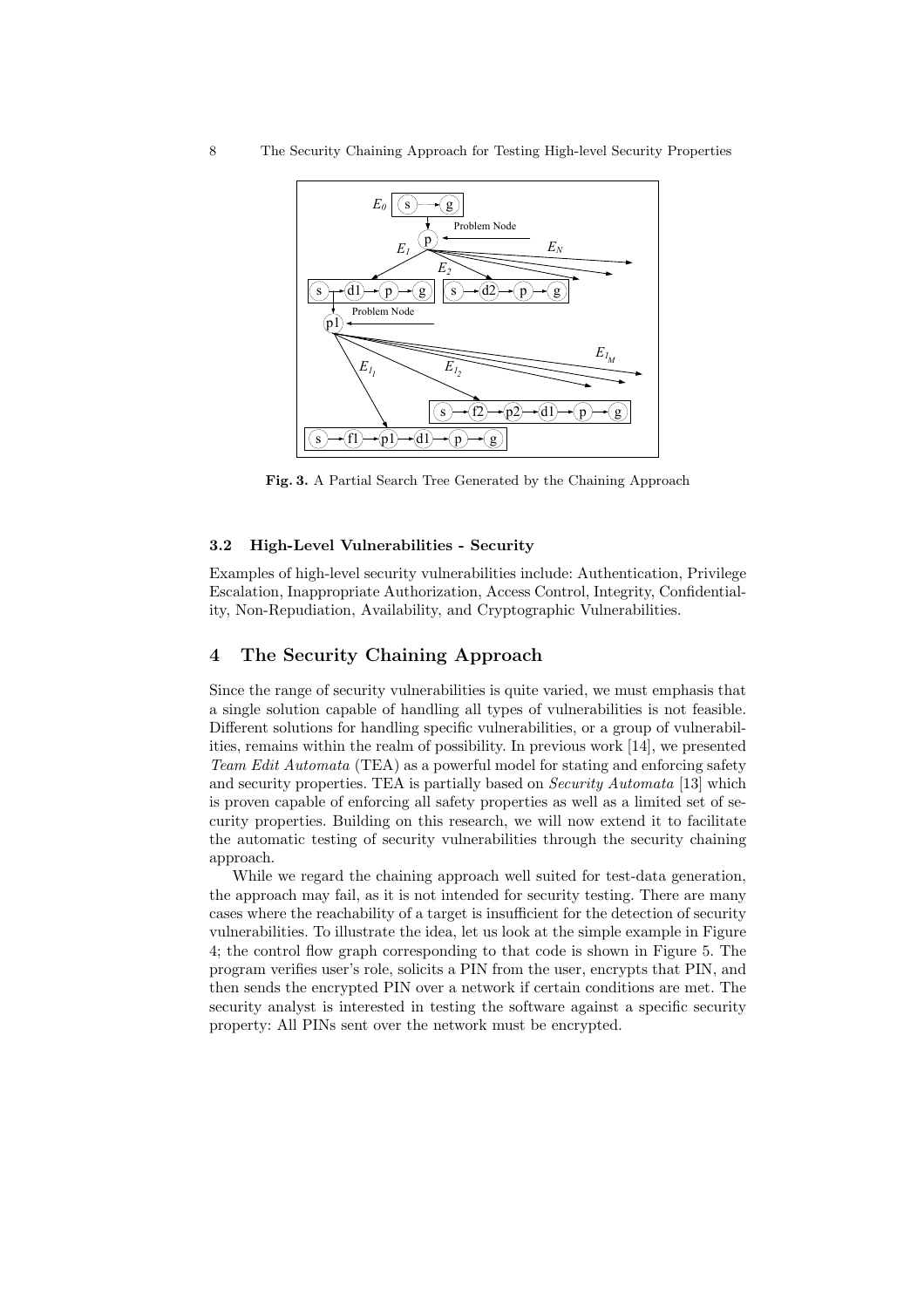Clearly, node 35, where the encrypted PIN is sent, is "a" target here. It is also clear that there are multiple paths from start to this node. From the chaining approach point of view, there is only one goal, which is to generate test data to reach this node. However, from security testing point of view, there are multiple goals that must be achieved in parallel to detect any vulnerability. One goal is still to reach node 35. If this node is not reachable, then this code suffers from the availability security vulnerability. Another goal that must be considered is the path taken to reach this target. When the chaining approach attempts to generate test data, it may go through the usual process of hitting problem nodes, attempting to alter executions, generating search trees and traversing it in depth-first fashion. A successful analysis may generate the following:  $x_1 = 15$ ,  $x_2 = 1$ ,  $x_3 = 5$ ,  $x_4 = 20$ ,  $x_5 = 10$ ,  $x_6 = 75$ , which allows the program to traverse to the target node through the following path:  $S \to 1 \to 2 \to$  $3 \rightarrow 4 \rightarrow 5 \rightarrow 6 \rightarrow 10 \rightarrow 11 \rightarrow 12 \rightarrow 13 \rightarrow 17 \rightarrow 18 \rightarrow 32 \rightarrow 34 \rightarrow 35$ . However, such an execution does not suffer any security problems since the PIN would be encrypted at node 13 before being sent at node 35. One possible solution to the problem is to use the chaining approach to generate test data to reach the target, while concurrently executing a finite state machine (FSM) to monitor the status of the encrypted PIN,  $ePass$ , so that it can only be sent if it is in an encrypted state (that is being assigned a returned value from the *encrypt* function); otherwise the FSM enters an error state. However, this solution will fail for the same reason. If the data generated by the chaining approach is as above then the FSM will not detect any vulnerabilities. Another approach to test the security property in concern, is to use static analysis. While this may work, there is the potential of reporting false negatives. Since static analysis does not require program execution, it has no knowledge of the reachability of a specific point. Consequently, static analysis would report all potential problems, including false positives, which is not scalable to a real-life application. The security chaining approach eliminates these problems altogether.

In addition to the primary goal, which is the reachability of the target, the security chaining approach considers other goals. Specifically, this approach considers another type of event sequence (chains), referred to as the *security chain*, which is directly related to the security property itself. The following basic concepts are introduced by our approach:

- Security Target: A security target t is a node that must be: (1) reached, and (2) directly affecting/controlling the security property under test.
- $-$  Last Security Definition: Let s be a statement related to the security property under scrutiny and  $v$  be a variable used in s. Last security definition of  $v$  at statement s is defined as follows: A statement  $n$ , which satisfies the following conditions:(1) v belongs to  $D(n)$ , (2) v belongs to  $U(s)$ , and (3) there exists a definition-clear path of v from n to s. Consequently, a set of last security definitions  $LSD(s)$  is defined as the set of all last definitions of all security related variables used in s.
- Undesired Last Security Definition: Let  $s$  be a security target statement a statement related to the security property under scrutiny. Undesired Last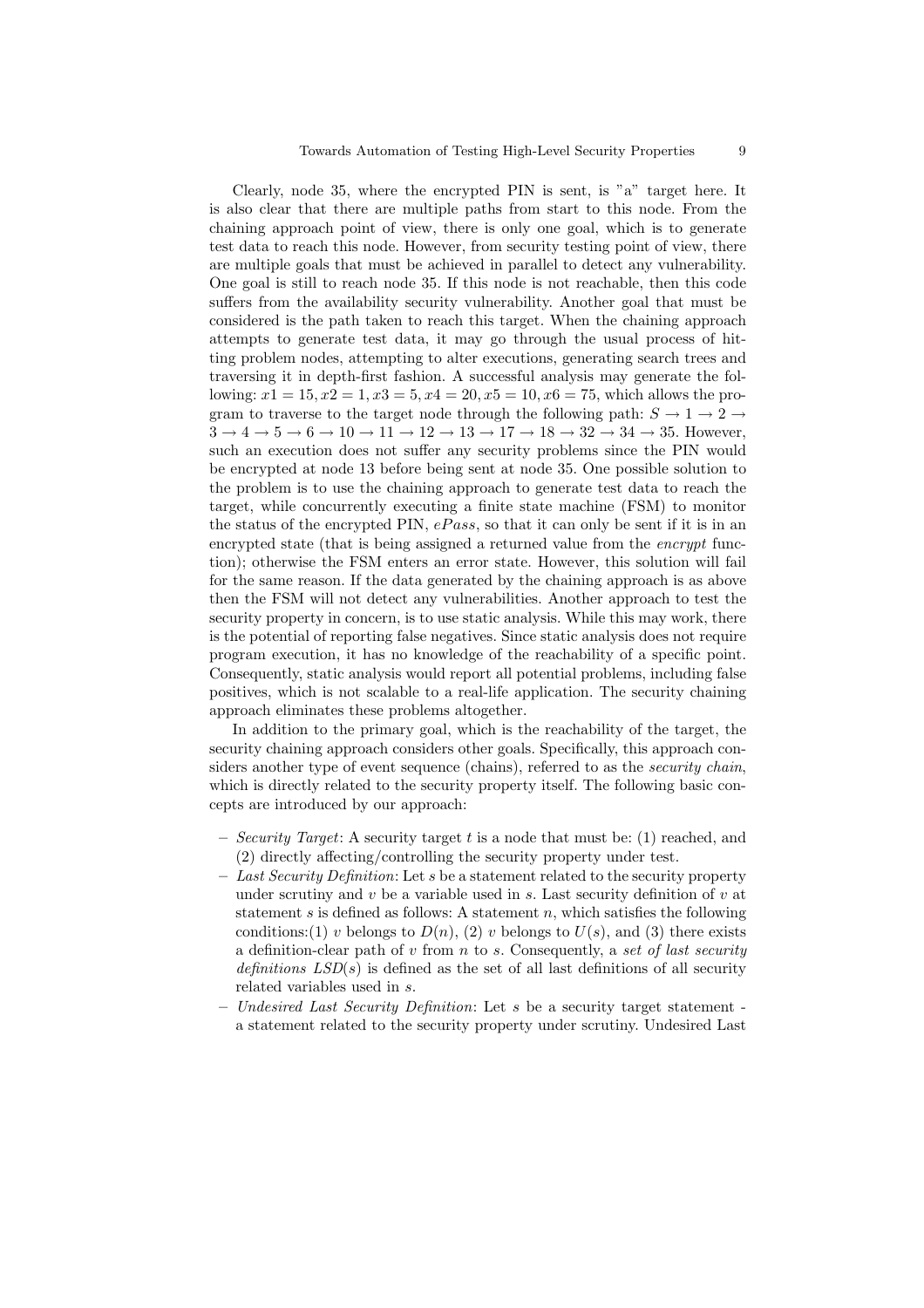10 The Security Chaining Approach for Testing High-level Security Properties

Security Definition is a statement/node  $n$  such that if execution goes through that node, no security vulnerability would occur at the security target, s. Consequently, a set of undesired last security definitions  $ULSD(s)$  is defined as the set of all undesired last definitions of all security related variables used in s.

- $-$  A path in a CFG is classified as either *critical* or *required*. A path is critical if and only if: (1) the execution of such a path would permeably drive execution away from the target node, " $OR$ " (2) the path includes a node *n* that belongs to  $ULSD(s)$ , where s is the target node. A required path is a branch that: (*i*) must be taken in order to reach a target, and  $(u)$  is a part of a path to the target that does not include critical branches.
- Predomination: A node n predominates a node k if and only if: (1) There is a path from  $n$  to  $k$ , and (2) There is no possible way for node  $k$  to be reached unless node n is reached.

To illustrate the idea, let us revisit Figure 4 and its CFG shown in Figure 5. The first goal of the approach is to reach node 35, where the security target, the variable  $ePIN$ , is present. However, reaching that target must be forced through a very specific path for the approach to report a security vulnerability at the given code. The approach starts in an identical fashion to the chaining approach, flagging all critical paths that would permanently lead execution away from the target. The approach then, through code instrumentation and static analysis, detects all the  $LSD( )$  of the target node (that is  $LSD(statement_at-node_35)$ ) in our example). The approach then flags all undesired last definitions. In our example, there are five  $LSD( )$  located at nodes 9, 13, 16, 24 and 28. However, nodes 9, 13, 24 and 28 are all flagged as undesired last definitions, since the execution of these nodes would immediately lead to the security property being preserved. At that moment, the approach has one final goal, which is to generate test data to reach node 35 through node 16.

The approach definition of critical paths is significantly different than the one defined by the chaining approach. After the security chaining approach finds an undesired last definition, the approach finds the immediate test node that predominates this node and flags the branch from this test node towards the undesired last definition node as critical. Effectively, all undesired execution paths are eliminated. The approach then attempts to generate test data, in a similar fashion to the one used by the chaining approach. If the generation is successful, then a solution is found; which means a security vulnerability is detected. If all attempts fail to generate the test data, then the path is treated as impossible and no vulnerability is detected by the approach. It should be noted that false negatives are eliminated here since either the approach would report the problem with a set of test data that proves its existence, or nothing is reported if a path is thought of to be impossible after the approach has exhausted all attempts. It should also be noted that the order of flagging paths as critical is important, since it significantly reduces the search overhead. For instance, node 21 in Figure 4 is a chaining approach last definition of variable  $x6$  at node 32. However, attempts to alter execution at node 32, should it become a problem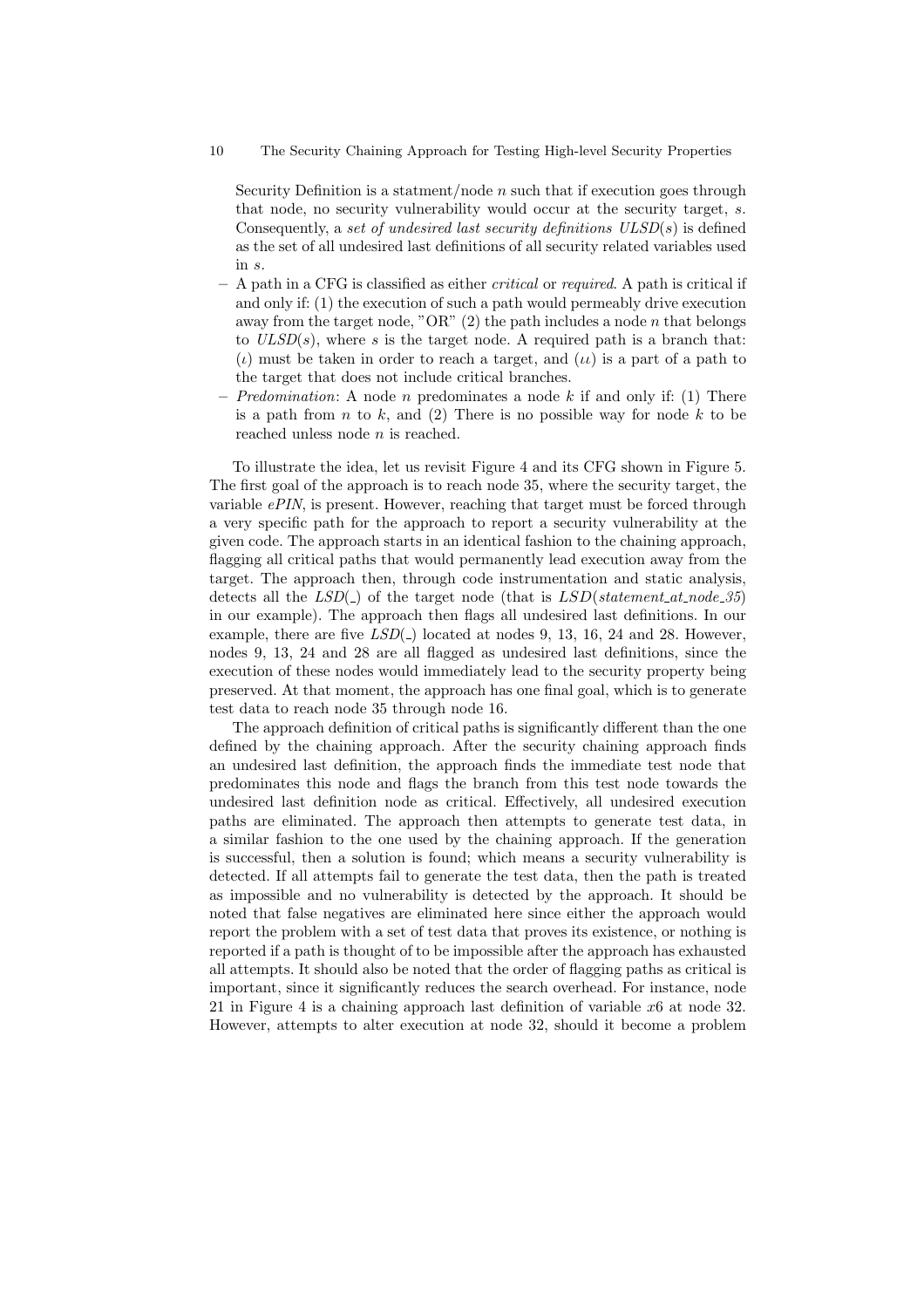```
void EncryptAndTransmit() {<br>1 long int pin epin:
1 long int pin, epin;<br>2 int x1, x2, x3, x4, x5, x6;<br>3 cin >> x1 >> x2 >> x3 >> x4 >> x5 >> x6;<br>4 if (x1 > 10) {
5 x4++; 
6 if(x2 > x3) { 
7 cout << "User Detected as Admin. Enter Admin PIN:";
8 cin >> pin;
9 epin = encrypt(pin); 
}<br>
else {<br>
10 if(x4 > 12) {<br>
cout << "User Detected as Controller. Enter Controller PIN:";<br>
21 cin >> pin;<br>
epin = encrypt(pin);
12 cout > v oser betect<br>
12 cin >> pin<br>
epin = encrypt (pin) ;<br>
}else {<br>
cout << "User Detect<br>
15 cin >> pin;
14 cout << "User Detected as Supervisor. Enter Supervisor PIN:"; 
15 cin >> pin; 
16 epin = pin; 
\begin{array}{c} \n17 \\
 \times 6 \quad += \quad 25 \, ; \n\end{array} }
18 \times 6 \div 10;}<br>
else {<br>
19 if(x4 > 20) {<br>
20 if(x5 > 15) {<br>
x6 += 65;<br>
22 cout << "User Detected as Personal. Enter Personal PIN:";<br>
23 cin >> pin;<br>
epin = encrypt(pin);<br>
}<br>
else {
25 x6 += 15; 
26 cout << "User Detected as Tester. Enter Tester PIN:"; 
27 cin >> pin; 
28 epin = encrypt(pin); 
 } 
29 x6 = 4; } 
\frac{1}{20} else {
30 cout << "User with Insufficient Permission -Program Will Terminate!.";<br>31 exit(1);
                 ext(1); } 
 } 
32 if (x6 > 50) {
33 cout << "User Permission does not Allow Remote Connection.";
 } 
else {<br>34 cc
34 cout << "Permissions OK. Encrypted PIN will be Sent Over the Network.";<br>35 Open_Net_Connection(epin);
           35 Open_Net_Connection(epin); 
 } 
36 cout << "Thanks for Using Secure Software! "; 
36
```
Fig. 4. Sample Code for Sending Encrypted Password Over a Network

node, through the execution of node 21 would never be considered, since this path is already flagged as critical because of the security chaining approach undesired last definition node(node 24).

trees, since each one represents a potential vulnerability. If the approach cannot Effectively, the security chaining approach would result in the generation of only those event sequences that are needed to be executed for security vulnerabilities to be detected. Each one of those event sequences would construct a search tree. In contrast to chaining approach which terminates the search upon one success, the security chaining approach would attempt each one of those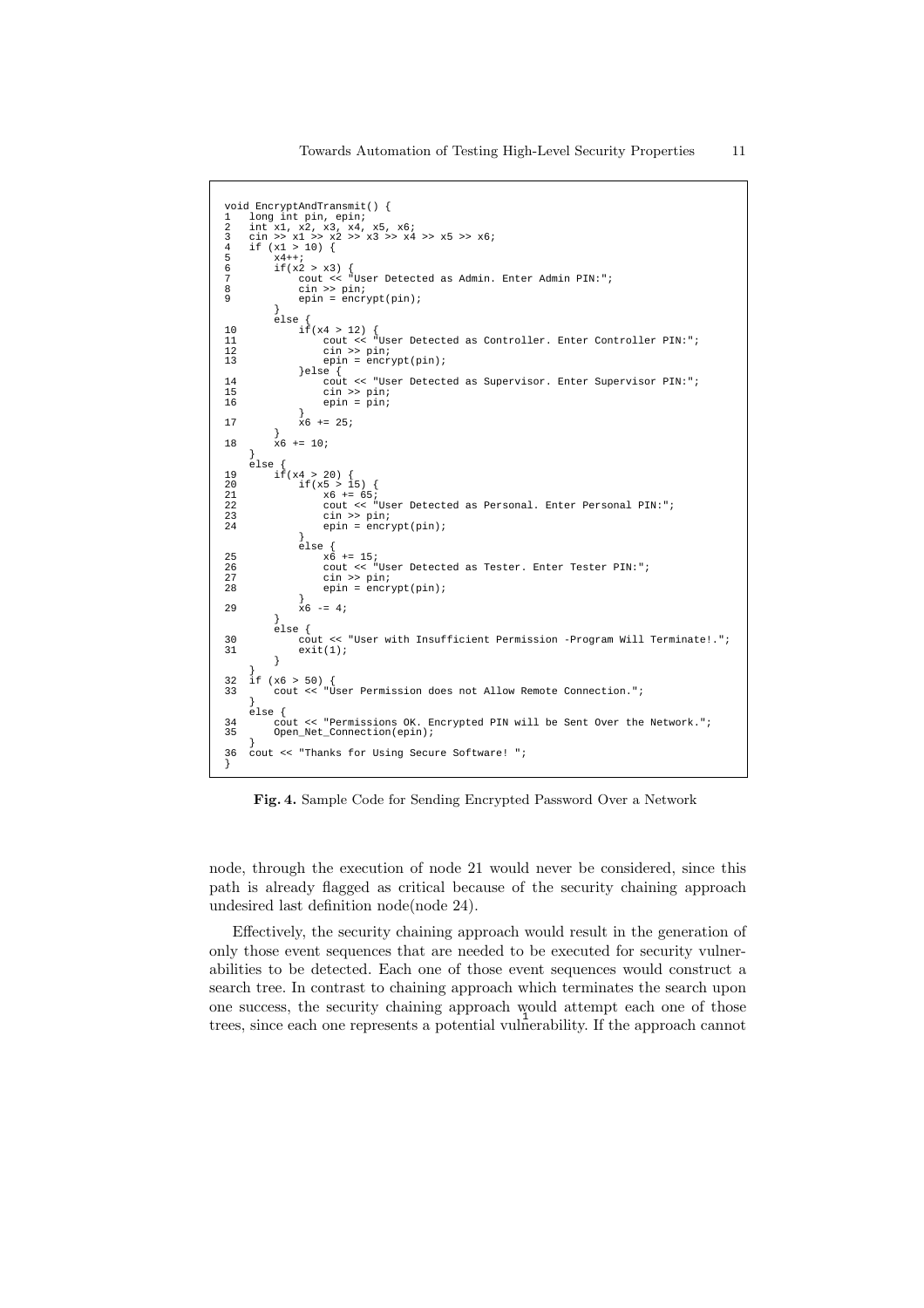

Fig. 5. Corresponding Control Flow Graph of Code in Figure 4

find a solution to traverse a tree, then this tree is considered impossible, and hence no vulnerability is detected or reported, eliminating all false positives.

For instance, considering the code in figure 4, the approach would initially create a single event sequence, shown in figure 6, which would evolve to a search tree should problem nodes are encountered.

## 5 Framework Architecture

A high-level view of our system architecture is shown in Figure 7. The System contains 7 main components:

1. GCC Extension for Code Instrumentation: This extension is able to instrument any code at a variety of program points in a source code. This tool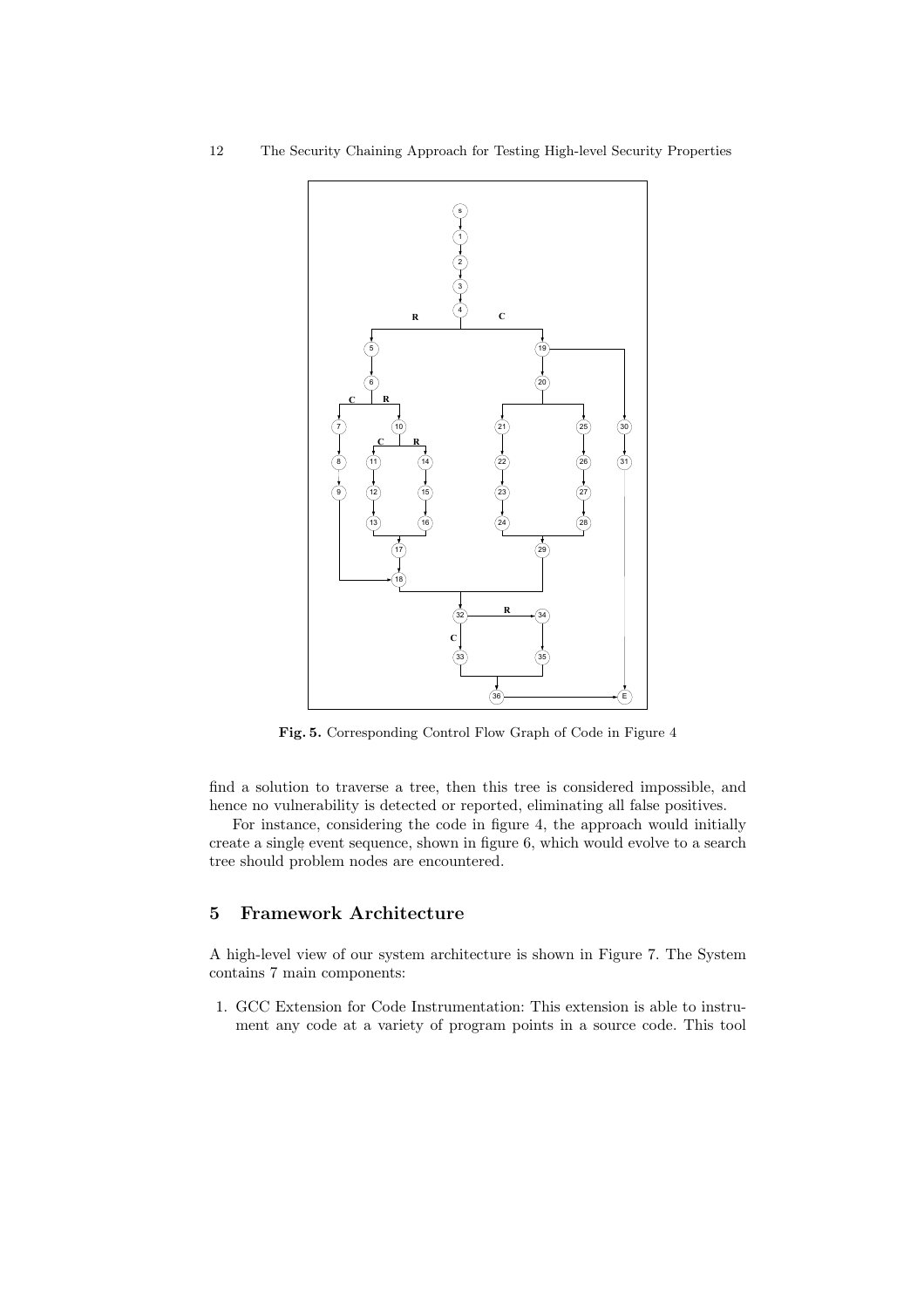

Fig. 6. Search Tree Generated by the Security Chaining Approach

injects the additional code which monitors the dynamic behavior of the program.

- 2. Team Edit Automata: This component describes the security property as selected by the security analyst. The Team Edit Automata model combines the powerful enforcing capabilities of Edit Automata into the componentinteractive architectural model defined by Team Automata. The resulting model is a team composed of one or multiple components of edit automata. A team edit automaton connects its component automata through action signatures - definitions that designate the source and destination of actions.
- 3. GCC Extension for XML-Dump: GCC Extension for GIMPLE XML dumping [3]. The purpose of the tools is to dump the GIMPLE tree into XML format, which is used in the next stage.
- 4. XML Parser: Parses the XML representation of the GIMPLE tree and generates the CFG for control and data flow analysis.
- 5. Security Chaining Data Flow Analyzer: This component will perform the data flow analysis, and annotate the CFG by classifying the branch as Critical or Required.
- 6. Security Chaining Execution Manager: This is the engine of the security chaining approach. It will use the annotated CFG as the guide to run the instrumented executable and to monitor the execution to generate the test data.
- 7. Report Analyzer: Collects the data generated by the Security Chaining Execution Manager and generates final test reports indicating the presence of any vulnerabilities, their locations and conditions under which these vulnerabilities would be realized.

To sum up, our work is not directly performed on source code, rather on an intermediate representation of it; specifically, a language independent GCC GIMPLE tree. We also utilize some extensions of GCC. First, the GCC extension for XML-Dump is used to generate the XML representation of the GIMPLE tree, then feeds it to the XML Parser to generate the CFG. Given the CFG, the security chaining Data Flow Analyzer is used to perform data flow analysis and to classify the branches of the CFG as critical, or required. Then, GCC Extension for Code Instrumentation we inject the monitoring code and produce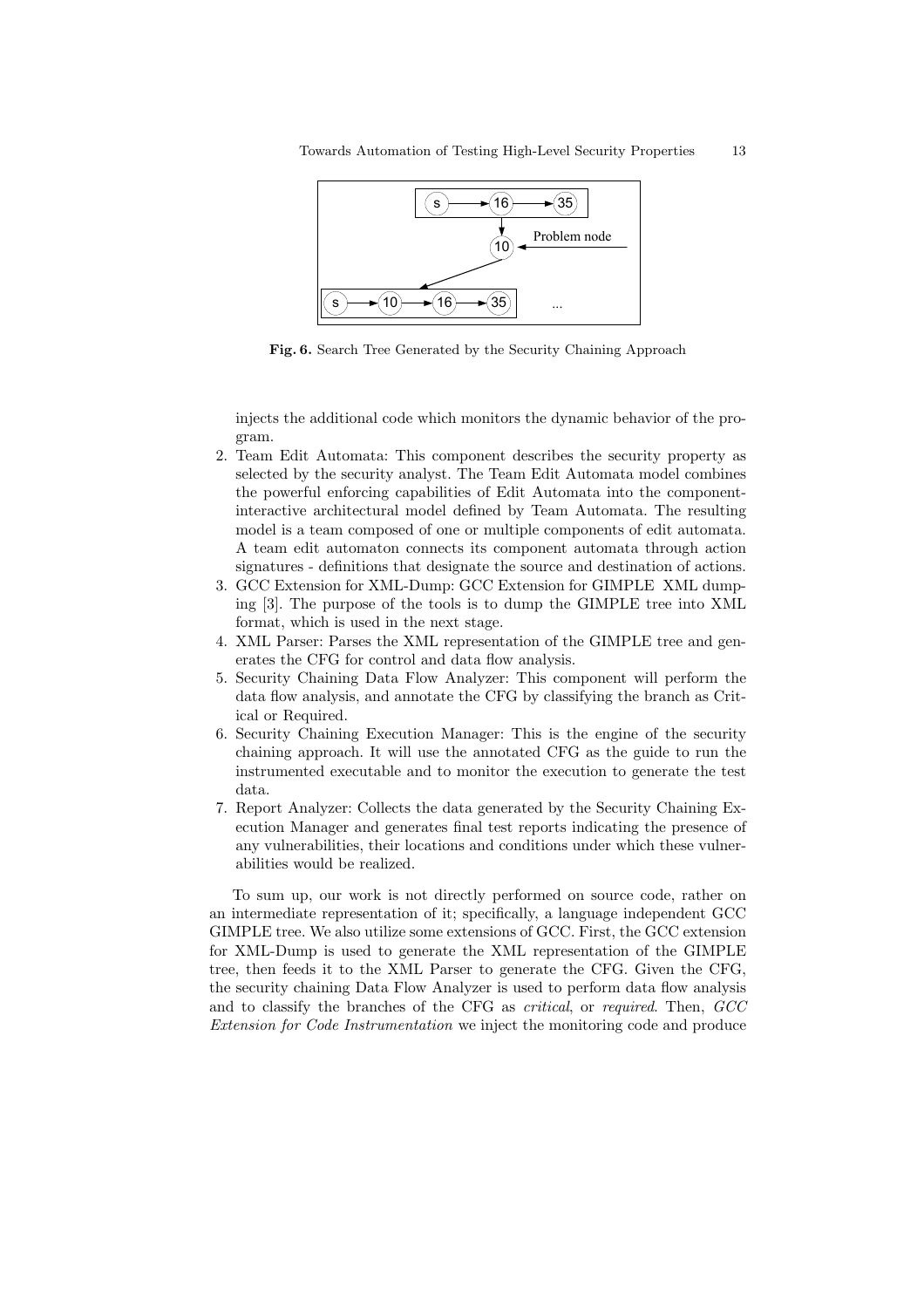

Fig. 7. A High-level View of the System Architecture

the exactable files. Utilizing the annotated GFC, the execution manager runs the produced executable(s) and monitors their execution to generate test data, which is sent to the Report Generator, which produces final reports detailing all the detected vulnerabilities.

## 6 Conclusion

In this paper, we presented elements of a solution towards automation of software security testing and the generation of test data for the purpose of detecting security vulnerabilities in software. The proposed solution enables the detection of a range of vulnerabilities, both high-level and low-level. The solution utilizes both control flow and data dependency to achieve the needed goals.

While we understand that constructing a single approach that is capable of detecting all possible software security vulnerabilities is not possible, we do believe that multiple components of a single tool may be able to move us forward toward this target. Previously, we introduced TEA [14], which is capable of handling a wide range of safety and security properties. We have incorporated the the Security Chaining Approach into the Security Testing component of our Trusted Free & Open-Source Software suite. This addition not only allows our tool to handle a larger set of security vulnerabilities but to also detect specific set of vulnerabilities that are not, and in most cases could not, be handled by even the best currently available commercial tools for software security testing.